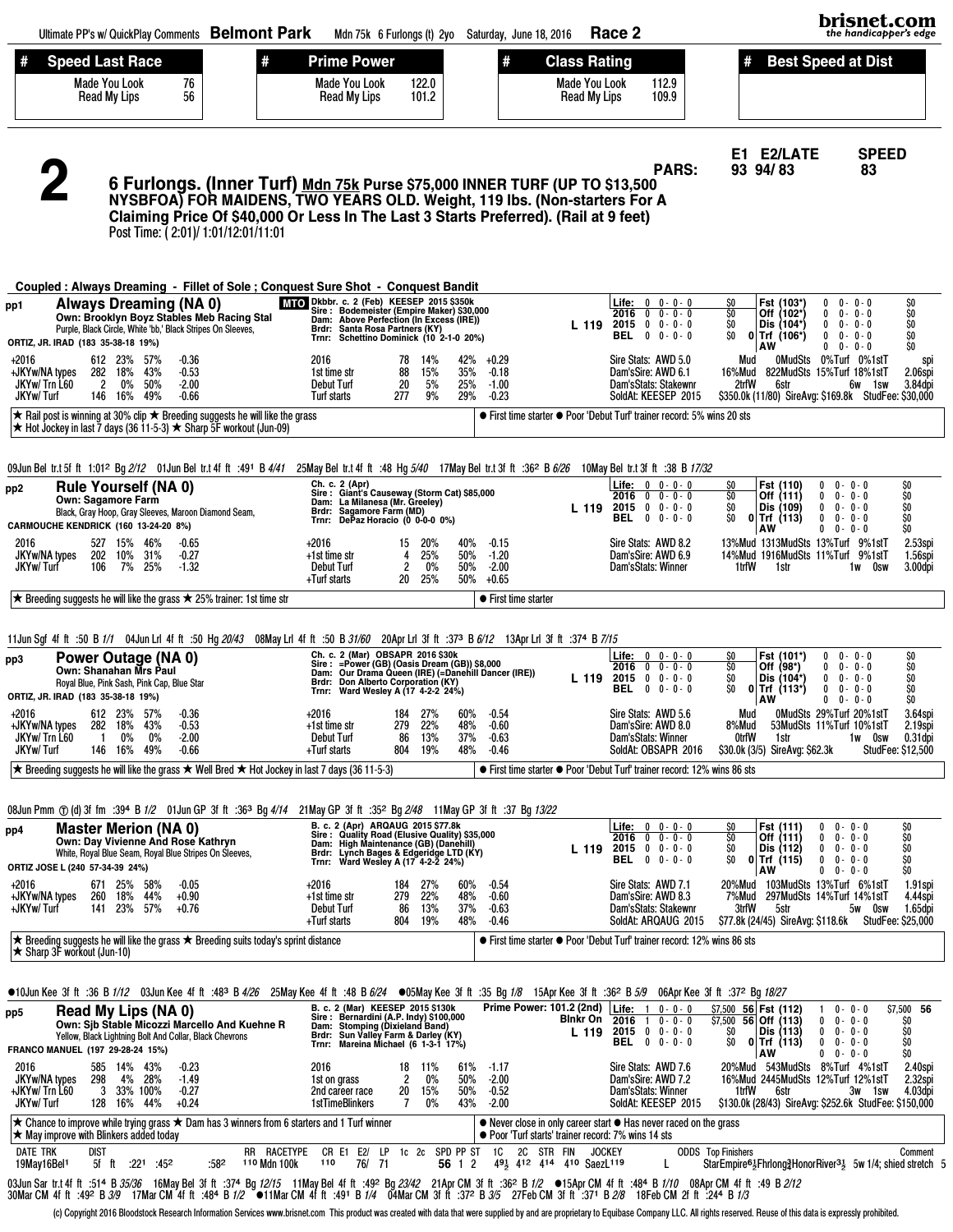|                                                                         |                             |                                                      |                                  |                                                                                 |                                                                                                                                                                                                                                                                                                                                                                                                               |                            |                                                                                                                                                                                                                                                     |                                                       |                           |                          |                          |                                                |                                                    |                                                                            |               |                                                                                                                          |             |                                                        |                    |                                                                                                                                       |                                             |                                                                         | brisnet.com<br>the handicapper's edge                                                 |
|-------------------------------------------------------------------------|-----------------------------|------------------------------------------------------|----------------------------------|---------------------------------------------------------------------------------|---------------------------------------------------------------------------------------------------------------------------------------------------------------------------------------------------------------------------------------------------------------------------------------------------------------------------------------------------------------------------------------------------------------|----------------------------|-----------------------------------------------------------------------------------------------------------------------------------------------------------------------------------------------------------------------------------------------------|-------------------------------------------------------|---------------------------|--------------------------|--------------------------|------------------------------------------------|----------------------------------------------------|----------------------------------------------------------------------------|---------------|--------------------------------------------------------------------------------------------------------------------------|-------------|--------------------------------------------------------|--------------------|---------------------------------------------------------------------------------------------------------------------------------------|---------------------------------------------|-------------------------------------------------------------------------|---------------------------------------------------------------------------------------|
|                                                                         |                             |                                                      |                                  |                                                                                 | Ultimate PP's w/ QuickPlay Comments Belmont Park                                                                                                                                                                                                                                                                                                                                                              |                            |                                                                                                                                                                                                                                                     |                                                       |                           |                          |                          |                                                | Mdn 75k 6 Furlongs (t) 2yo Saturday, June 18, 2016 |                                                                            | Race 2        |                                                                                                                          |             |                                                        |                    |                                                                                                                                       |                                             | E1 E2/Late SPD<br>93 94/83 83                                           |                                                                                       |
| pp6<br>CASTELLANO JAVIER (131 23-15-17 18%)                             |                             |                                                      | Made You Look (S 0)              | Blue And Red Diamonds, White Sleeves, Blue Cap                                  | Own: Let's Go Stable And Three Chimneys Farm                                                                                                                                                                                                                                                                                                                                                                  |                            | Dkbbr. c. 2 (Feb) KEESEP 2015 \$360k Prime Power: 122.0 (1st)<br>Sine: More Than Ready (Southern Halo) \$50,000<br>Dam: Night and Day (Unbridled's Song)<br>Brdr: The Robert and Beverly Lewis Trust (KY)<br>Trnr: Pletcher Todd A (97 14-10-7 14%) |                                                       |                           |                          |                          |                                                |                                                    | L 119                                                                      | 2016<br>BEL.  | <b>Life:</b> $1 \ 0 \cdot 1 \cdot 0$<br>$1 \t 0 - 1 - 0$<br>$2015$ 0 0 $0 - 0$<br>$\mathbf{1}$                           | $0 - 1 - 0$ | \$15,000 76 Fst (108)<br>$$15,000$ 76 Off (108)<br>SO. | AW                 | Dis (109)<br>$$15,000$ 76 Trf (109)                                                                                                   | $\mathbf{0}$<br>0<br>0<br>$\mathbf{1}$<br>0 | $0 - 0 - 0$<br>$0 - 0 - 0$<br>$0 - 0 - 0$<br>$0 - 1 - 0$<br>$0 - 0 - 0$ | \$0<br>\$O<br>\$O<br>\$15,000 76<br>\$O                                               |
| $+2016$<br>+JKYw/ S types<br>JKYw/Trn L60<br>+JKYw/Turf                 | 381<br>29<br>339            | 659 21% 51%<br>23%<br>17%<br>22%                     | 56%<br>34%<br>49%                | -0.54<br>$-0.15$<br>$-0.85$<br>$-0.54$                                          |                                                                                                                                                                                                                                                                                                                                                                                                               |                            | +2016<br>+2nd career race<br>+2nd grass race<br>+Turf starts                                                                                                                                                                                        |                                                       | 603<br>296<br>42<br>1211  | 22%<br>26%<br>21%<br>19% | 50%<br>57%<br>57%<br>49% | $-0.48$<br>$-0.24$<br>$-0.31$<br>$-0.33$       |                                                    |                                                                            |               | Sire Stats: AWD 7.0<br>Dam'sSire: AWD 7.2<br>Dam'sStats: Unplaced<br>SoldAt: KEESEP 2015                                 |             |                                                        | 0trfW              | 15%Mud 1596MudSts 13%Turf 13%1stT<br>18%Mud 1550MudSts 14%Turf 13%1stT<br>1str<br>\$360.0k (3/38) SireAvg: \$141.1k StudFee: \$60,000 |                                             | Ow Osw                                                                  | 1.69spi<br>2.96spi<br>dpi                                                             |
| <b>DATE TRK</b><br>27May16Bel <sup>1</sup> ① 5f fm :21 <sup>3</sup> :44 | <b>DIST</b>                 |                                                      |                                  |                                                                                 | ★ High % Jockey ★ 26% trainer: 2nd career race ★ Ran 2nd vs similar in only start<br>:553                                                                                                                                                                                                                                                                                                                     | RR RACETYPE<br>112 Mdn 75k | CR E1 E2/ LP 1c 2c SPD PP ST<br>113                                                                                                                                                                                                                 | 84/<br>83                                             |                           |                          | 76 2 4                   | <b>1C</b><br><b>2C</b><br>$54\frac{1}{2}$ 33   | STR FIN                                            | 231 232 CastellanoJJ119                                                    | <b>JOCKEY</b> |                                                                                                                          |             | <b>ODDS</b> Top Finishers                              |                    | L 7.20 RdLdg33MadYLk2ClfrnSwng1                                                                                                       |                                             |                                                                         | Comment<br>Chased inside; ran on 6                                                    |
|                                                                         |                             |                                                      |                                  |                                                                                 | 10Jun Beltr.t4fft :49º B33/83 21May Sartr.t4fft :49º B <i>18/38</i> 15May Sartr.t4fft :50º B <i>29/34</i> 09May Sartr.t4fft :50 B <i>31/61</i> 30AprKee 4fft :49º B <i>38/63</i> 23AprKee 4fft :49º B4 <i>8</i> B <sub>4</sub> 2079<br>15Apr Pbd 4f ft :504 Bg 9/12 08Apr Pbd 4f ft :503 B 7/10 01Apr Pbd 4f ft :49 B 6/13 25Mar Pbd 3f gd ':393 B 1/3 18Mar Pbd 3f ft :382 B 3/9 11Mar Pbd 3f ft :393 B 9/11 |                            |                                                                                                                                                                                                                                                     |                                                       |                           |                          |                          |                                                |                                                    |                                                                            |               |                                                                                                                          |             |                                                        |                    |                                                                                                                                       |                                             |                                                                         |                                                                                       |
| pp7                                                                     |                             |                                                      | <b>Own: Conquest Stables Lic</b> | <b>Conquest Sure Shot (NA 0)</b><br>Orange And Turquoise Stripes, Turquoise Cap |                                                                                                                                                                                                                                                                                                                                                                                                               |                            | Dkbbr. c. 2 (Apr) KEESEP 2015 \$220k<br>Sire: Scat Daddy (Johannesburg) \$100,000<br>Dam: Involved (Speightstown)<br>Brdr: Betz/Magers/CoCoEquine/Kidder/Lamantia/Davidson (KY)<br>Trnr: Casse Mark E (39 6-3-5 15%)                                |                                                       |                           |                          |                          |                                                |                                                    | L 119                                                                      |               | <b>Life:</b> $0 \t 0 \t 0 \t 0 \t 0$<br>$2016$ 0 0 - 0 - 0<br>$2015$ 0 0 $0$ 0 $0$<br><b>BEL</b> $0 \t 0 \t 0 \t 0 \t 0$ |             | SO.<br>SO.<br>SO.<br>SO.                               |                    | Fst (110)<br>Off (109)<br>Dis (110)<br>$0$ Trf (110)                                                                                  | 0<br>0<br>$\mathbf{0}$<br>$\mathbf 0$       | $0 - 0 - 0$<br>$0 - 0 - 0$<br>$0 - 0 - 0$<br>$0 - 0 - 0$                | ${}^{50}_{50}$<br>\$0<br>\$O                                                          |
| LEZCANO JOSE (85 7-5-10 8%)<br>2016<br>JKYw/NA types<br>JKYw/ Trn L60   | 30                          | 349 12%<br>202 11%<br>10%                            | 38%<br>33%<br>37%                | $-0.80$<br>$-0.12$<br>$-1.29$                                                   |                                                                                                                                                                                                                                                                                                                                                                                                               |                            | 2016<br>1st time str<br><b>Debut Turf</b>                                                                                                                                                                                                           |                                                       | 508<br>382<br>108         | 18%<br>14%<br>9%         | 47%<br>42%<br>31%        | $-0.80$<br>$-0.77$<br>$-0.61$                  |                                                    |                                                                            |               | Sire Stats: AWD 7.1<br>Dam'sSire: AWD 6.5<br>Dam'sStats: Winner                                                          |             |                                                        | <b>AW</b><br>0trfW | 16%Mud 459MudSts 16%Turf 14%1stT<br>21%Mud 1025MudSts 14%Turf 12%1stT<br>1str<br>\$220.0k (20/60) SireAvg: \$185.8k StudFee: \$30,000 | $0 \t 0 - 0 - 0$                            | 1w 0sw                                                                  | \$O<br>1.87spi<br>2.36spi<br>dpi                                                      |
| <b>JKYw/Turf</b>                                                        |                             | 232 13% 41%                                          |                                  | $-0.71$                                                                         |                                                                                                                                                                                                                                                                                                                                                                                                               |                            | Turf starts                                                                                                                                                                                                                                         |                                                       | 1110 15%                  |                          | 44%                      | $-0.44$<br>• First time starter                |                                                    |                                                                            |               | SoldAt: KEESEP 2015                                                                                                      |             |                                                        |                    |                                                                                                                                       |                                             |                                                                         |                                                                                       |
|                                                                         |                             |                                                      |                                  | 30Apr Kee 4f ft :50 B 50/63 21Apr Kee 4f ft :48 <sup>2</sup> B 10/32            | 10Jun Bel 5f ft 1:004 B <i>8/29</i> 02Jun Bel 5f ft 1:02 <sup>2</sup> B 1 <i>5/22</i> ●25May Kee 4f ft :46 <sup>3</sup> Hg 1/24 19May Kee 5f ft 1:00 <sup>2</sup> Bg 12/21 14May Kee 4f ft :501 Bg 48/71 07May Kee 4f ft :501 Bg 48/71 07May Kee 4f ft :49 B 20/48                                                                                                                                            |                            |                                                                                                                                                                                                                                                     |                                                       |                           |                          |                          |                                                |                                                    |                                                                            |               |                                                                                                                          |             |                                                        |                    |                                                                                                                                       |                                             |                                                                         |                                                                                       |
| pp8<br>ORTIZ JOSE L (240 57-34-39 24%)                                  |                             |                                                      | Fillet of Sole (NA 0)            | Yellow, Royal Blue Diamond Hoop, Blue Sleeves, Yellow                           | Own: Brooklyn Boyz Stables Meb Racing Stal                                                                                                                                                                                                                                                                                                                                                                    |                            | MTO Ch. c. 2 (Apr) KEESEP 2015 \$350k<br>Sire : Union Rags (Dixie Union) \$35,000<br>Dam: Detect (Devil's Bag)<br>Brdr: Betz/Kidder/Blackburn/Lamantia/J Betz/Graves/Davidson (KY)<br>Trnr: Schettino Dominick (10 2-1-0 20%)                       |                                                       |                           |                          |                          |                                                |                                                    | L 119                                                                      |               | <b>Life:</b> $0 \t 0 \t 0 \t 0 \t 0$<br>$2016$ 0 0 - 0 - 0<br>$2015$ 0 0 $0$ 0 $0$<br><b>BEL</b> 0 0 - 0 - 0             |             | SO.<br>SO.<br>SO.<br>\$0                               | <b>AW</b>          | Fst (103*)<br>Off (102*)<br>Dis (103*)<br>$0$ Trf (101*)                                                                              | 0<br>$\mathbf{0}$<br>0<br>0<br>$\mathbf{0}$ | $0 - 0 - 0$<br>$0 - 0 - 0$<br>$0 - 0 - 0$<br>$0 - 0 - 0$<br>$0 - 0 - 0$ | \$O<br>\$0<br>\$0<br>Ś0<br>\$O                                                        |
| +2016<br>+JKYw/NA types<br>+JKYw/ Trn L60<br>+JKYw/Turf                 | 260                         | 671 25% 58%<br>18% 44%<br>1 100% 100%<br>141 23% 57% |                                  | $-0.05$<br>$+0.90$<br>$+4.40$<br>$+0.76$                                        |                                                                                                                                                                                                                                                                                                                                                                                                               |                            | 2016<br>1st time str<br>Debut Turf<br>Turf starts                                                                                                                                                                                                   |                                                       | 78<br>88<br>20<br>277     | 14%<br>15%<br>5%<br>9%   | 42%<br>35%<br>25%<br>29% | $+0.29$<br>$-0.18$<br>$-1.00$<br>$-0.23$       |                                                    |                                                                            |               | Sire Stats: AWD 4.5<br>Dam'sSire: AWD 7.1<br>Dam'sStats: Winner<br>SoldAt: KEESEP 2015                                   |             |                                                        | Mud<br>0trfW       | 13%Mud 1637MudSts 11%Turf 9%1stT<br>6str<br>\$350.0k (4/61) SireAvg: \$132.4k StudFee: \$35,000                                       |                                             | 0MudSts 0%Turf 0%1stT<br>1sw<br>4w                                      | spi<br>2.08spi<br>2.32dpi                                                             |
| $\star$ Sharp 5F workout (Jun-09)                                       |                             |                                                      |                                  |                                                                                 |                                                                                                                                                                                                                                                                                                                                                                                                               |                            |                                                                                                                                                                                                                                                     |                                                       |                           |                          |                          |                                                |                                                    | • First time starter • Poor 'Debut Turf' trainer record: 5% wins 20 sts    |               |                                                                                                                          |             |                                                        |                    |                                                                                                                                       |                                             |                                                                         |                                                                                       |
|                                                                         |                             |                                                      |                                  |                                                                                 | 09% 09Jun Beltr.t5fft 1:012 Bg 2/12 01Jun Beltr.t3fft :373 B7/31 ●25May Beltr.t4fft :473 Hg 1/40 17May Beltr.t3fft :381 B 18/26 10May Beltr.t3fft :361 B 2/32                                                                                                                                                                                                                                                 |                            |                                                                                                                                                                                                                                                     |                                                       |                           |                          |                          |                                                |                                                    |                                                                            |               |                                                                                                                          |             |                                                        |                    |                                                                                                                                       |                                             |                                                                         |                                                                                       |
| pp9<br>ROSARIO JOEL (136 26-23-31 19%)                                  |                             |                                                      |                                  | Rocking the Boat (NA 0)<br>Forest Green, Crimson Triangular Panel, Crimson Cap  | Own: Team Valor International And Munro Dave                                                                                                                                                                                                                                                                                                                                                                  |                            | B. c. 2 (Mar) KEESEP 2015 \$200k<br>Sire: Arch (Kris S.) \$40,000<br>Dam: Chantilly Nayla (Five Star Day)<br>Brdr: Team Valor LLC`& Highfield Stock FarmLTD (KY)<br>Trnr:                                                                           | Dilger Michael (14 0-1-2 0%)                          |                           |                          |                          |                                                |                                                    | 119                                                                        |               | <b>Life:</b> $0 \t 0 \t 0 \t 0 \t 0$<br>$2016$ 0 0 - 0 - 0<br>$2015$ 0 0 - 0 - 0<br><b>BEL</b> $0 \t 0 \t 0 \t 0 \t 0$   |             | SO<br>SO.<br>SO.<br>SO.                                | AW                 | Fst (108)<br>Off (108)<br>Dis (108)<br>$0$ Trf $(108)$                                                                                | 0<br>0<br>$\mathbf{0}$<br>$\mathbf{0}$<br>0 | $0 - 0 - 0$<br>$0 - 0 - 0$<br>$0 - 0 - 0$<br>$0 - 0 - 0$<br>$0 - 0 - 0$ | \$O<br>\$0<br>\$0<br>\$0<br>\$O                                                       |
| $+2016$<br>JKYw/NA types<br>JKYw/ Trn L60<br>+JKYw/Turf                 | 2                           | 333 20% 54%<br>233 14% 42%<br>$0\%$<br>174 18% 55%   | 0%                               | $+0.01$<br>$-0.35$<br>$-2.00$<br>$-0.08$                                        |                                                                                                                                                                                                                                                                                                                                                                                                               |                            | 2016<br>1st time str<br><b>Debut Turf</b><br>Turf starts                                                                                                                                                                                            |                                                       | 63<br>52<br>11<br>99      | 17%<br>12%<br>9%<br>9%   | 37%<br>31%<br>18%        | $-0.31$<br>$+2.60$<br>$18\% + 1.58$<br>$-0.17$ |                                                    |                                                                            |               | Sire Stats: AWD 7.9<br>Dam'sSire: AWD 6.2<br>Dam'sStats: Stakewnr<br>Soldat: KEESEP 2015                                 |             |                                                        | 17%Mud<br>0trfW    | 18%Mud 931MudSts 13%Turf 10%1stT<br>789MudSts 11%Turf 10%1stT<br>0str                                                                 |                                             | Ow Osw                                                                  | 2.07spi<br>1.29spi<br>dpi<br>\$200.0k (12/38) SireAvg: \$167.6k StudFee: \$40,000     |
| $\star$ Sharp 3F workout (Jun-13)                                       |                             |                                                      |                                  |                                                                                 |                                                                                                                                                                                                                                                                                                                                                                                                               |                            |                                                                                                                                                                                                                                                     |                                                       |                           |                          |                          | • First time starter                           |                                                    |                                                                            |               |                                                                                                                          |             |                                                        |                    |                                                                                                                                       |                                             |                                                                         |                                                                                       |
|                                                                         |                             |                                                      |                                  | 23Apr Glm 4f ft :504 B 6/7 16Apr Glm 4f ft :523 B 10/10                         | 13Jun Bel 3f ft :363 Bg 2/6 08Jun Bel 5f ft 1:012 B 8/16 01Jun Bel 5f ft 1:011 B 5/17 26May Bel 4f ft :49 B 28/53 19May Bel 4f ft :491 B 17/37 12May Bel 4f ft :504 B 43/45                                                                                                                                                                                                                                   |                            | ●09Apr Glm 3f ft :364 B 1/8 02Apr Glm 3f ft :371 B 8/16 26Mar Glm 3f ft :392 B 14/16                                                                                                                                                                |                                                       |                           |                          |                          |                                                |                                                    |                                                                            |               |                                                                                                                          |             |                                                        |                    |                                                                                                                                       |                                             |                                                                         |                                                                                       |
| pp10<br>ALVARADO JUNIOR (97 10-10-10 10%)                               |                             |                                                      | <b>Own: Conquest Stables Lic</b> | <b>Conquest Bandit (NA 0)</b><br>Orange And Turquoise Stripes, Turquoise Cap    |                                                                                                                                                                                                                                                                                                                                                                                                               |                            | Ch. c. 2 (Feb) KEESEP 2015 \$275k<br>Sire: Scat Daddy (Johannesburg) \$100,000<br>Dam: Critic's Choice (Smart Strike)<br>Brdr: George Krikorian (KY)<br>Trnr: Casse Mark E (39 6-3-5 15%)                                                           |                                                       |                           |                          |                          |                                                |                                                    | 119                                                                        |               | <b>Life:</b> $0 \t 0 \t 0 \t 0 \t 0$<br>$2016$ 0 0 - 0 - 0<br>$2015$ 0 0 - 0 - 0<br><b>BEL</b> 0 0 - 0 - 0               |             | SO.<br>SO.<br>SO.<br>SO.                               | AW                 | Fst (109)<br>Off (107)<br>Dis (108)<br>$0$ Trf $(110)$                                                                                | 0<br>0<br>$\mathbf{0}$<br>0<br>0            | $0 - 0 - 0$<br>$0 - 0 - 0$<br>$0 - 0 - 0$<br>$0 - 0 - 0$<br>$0 - 0 - 0$ | \$0<br>\$0<br>\$0<br>\$0<br>\$O                                                       |
| 2016<br>JKYw/NA types<br>JKYw/Trn L60<br>+JKYw/Turf                     | 195<br>$\overline{1}$<br>95 | 330 15%<br>9%<br>$0\%$<br>18%                        | 42%<br>28%<br>0%<br>39%          | $-0.48$<br>$-0.80$<br>$-2.00$<br>$+0.34$                                        |                                                                                                                                                                                                                                                                                                                                                                                                               |                            | 2016<br>1st time str<br><b>Debut Turf</b><br>Turf starts                                                                                                                                                                                            |                                                       | 508<br>382<br>108<br>1110 | 18%<br>14%<br>9%<br>15%  | 47%<br>42%<br>31%<br>44% | $-0.80$<br>$-0.77$<br>$-0.61$<br>$-0.44$       |                                                    |                                                                            |               | Sire Stats: AWD 7.1<br>Dam'sSire: AWD 7.6<br>Dam'sStats: Unraced<br>SoldAt: KEESEP 2015                                  |             |                                                        | 0trfW              | 16%Mud 459MudSts 16%Turf 14%1stT<br>19%Mud 1735MudSts 14%Turf 12%1stT<br>1str                                                         |                                             | 1w Osw                                                                  | 1.87spi<br>2.78spi<br>0.91dpi<br>\$275.0k (18/60) SireAvg: \$185.8k StudFee: \$30,000 |
|                                                                         |                             |                                                      |                                  |                                                                                 | ★ Breeding suggests he will like the grass ★ Sharp 5F workout (Jun-08)                                                                                                                                                                                                                                                                                                                                        |                            |                                                                                                                                                                                                                                                     |                                                       |                           |                          |                          | • First time starter                           |                                                    |                                                                            |               |                                                                                                                          |             |                                                        |                    |                                                                                                                                       |                                             |                                                                         |                                                                                       |
|                                                                         |                             |                                                      |                                  |                                                                                 | ●08Jun Kee 5f ft 1:011 B 1/6 02Jun Kee 5f ft 1:012 Bg 3/7 28May Kee 4f ft :482 Bg 17/73 20May Kee 4f ft :483 B 4/55 04Mar Wnd 4f ft :492 B 3/4                                                                                                                                                                                                                                                                |                            |                                                                                                                                                                                                                                                     |                                                       |                           |                          |                          |                                                |                                                    |                                                                            |               |                                                                                                                          |             |                                                        |                    |                                                                                                                                       |                                             |                                                                         |                                                                                       |
| pp11                                                                    |                             |                                                      | Uncle Tbone (NA 0)               |                                                                                 |                                                                                                                                                                                                                                                                                                                                                                                                               |                            | Dkbbr. c. 2 (Feb) FTNAUG 2015 \$150k                                                                                                                                                                                                                |                                                       |                           |                          |                          |                                                |                                                    |                                                                            |               | <b>Life:</b> $0 \t 0 \t 0 \t 0 \t 0$<br>$2016$ 0 0 - 0 - 0                                                               |             | \$O<br>SO.                                             |                    | Fst (103)<br>Off (103?)                                                                                                               | 0<br>0                                      | $0 - 0 - 0$<br>$0 - 0 - 0$                                              | \$0                                                                                   |
| SAEZ LUIS (146 15-16-21 10%)                                            |                             |                                                      |                                  | Gold, Crimson Sash, Crimson Diamond Seam On Sleeves,                            | Own: Fortune Farm Dunn Christopher T And E B                                                                                                                                                                                                                                                                                                                                                                  |                            | Sire : Sidney's Candy (Candy Ride (ARG)) \$10,000<br>Dam: D'wild Ride (D'wildcat)<br>Brdr:<br>Trnr:                                                                                                                                                 | SF Racing (NY)<br>Englehart Jeremiah C (23 4-4-3 17%) |                           |                          |                          |                                                |                                                    | L 119                                                                      |               | $2015$ 0 0 - 0 - 0<br><b>BEL</b> 0 0 - 0 - 0                                                                             |             | SO.<br>SO.                                             | AW                 | Dis (104)<br>$0$   Trf (106)                                                                                                          | 0<br>$\mathbf 0$<br>$0 0 - 0 - 0$           | $0 - 0 - 0$<br>$0 - 0 - 0$                                              | \$0<br>\$0<br>\$0<br>\$0                                                              |
| 2016<br>JKYw/NA types<br>+JKYw/ Trn L60<br>JKYw/Turf                    | 6                           | 690 14% 43%<br>310 13%<br>33%<br>351 11%             | 34%<br>50%<br>37%                | $-0.54$<br>$+0.22$<br>$+2.02$<br>$-0.71$                                        |                                                                                                                                                                                                                                                                                                                                                                                                               |                            | +2016<br>1st time str<br><b>Debut Turf</b><br>Turf starts                                                                                                                                                                                           |                                                       | 198<br>59<br>13<br>206    | 20%<br>14%<br>8%<br>11%  | 58%<br>41%<br>23%<br>39% | $-0.58$<br>$+0.03$<br>$+2.31$<br>$-0.25$       |                                                    |                                                                            |               | Sire Stats: AWD 6.8<br>Dam'sSire: AWD 6.5<br>Dam'sStats: Stakewnr<br>SoldAt: FTNAUG 2015                                 |             |                                                        | 11%Mud<br>0trfW    | 35MudSts 9%Turf 2%1stT<br>17%Mud 782MudSts 10%Turf 9%1stT<br>1str<br>\$150.0k (4/53) SireAvg: \$39.0k                                 |                                             | Ow Osw                                                                  | 0.86spi<br>1.23spi<br>0.16dpi<br><b>StudFee: \$15,000</b>                             |
|                                                                         |                             |                                                      |                                  |                                                                                 | $\star$ Breeding suggests he will like the grass $\star$ Breeding suits today's sprint distance<br>$\star$ Hot Trainer in last 14 days (4 2-0-1) $\star$ Sharp 4F workout (Jun-10)                                                                                                                                                                                                                            |                            |                                                                                                                                                                                                                                                     |                                                       |                           |                          |                          |                                                |                                                    | • First time starter • Poor 'Debut MdnSpWt' trainer record: 6% wins 44 sts |               |                                                                                                                          |             |                                                        |                    |                                                                                                                                       |                                             |                                                                         |                                                                                       |
|                                                                         |                             |                                                      |                                  |                                                                                 |                                                                                                                                                                                                                                                                                                                                                                                                               |                            |                                                                                                                                                                                                                                                     |                                                       |                           |                          |                          |                                                |                                                    |                                                                            |               |                                                                                                                          |             |                                                        |                    |                                                                                                                                       |                                             |                                                                         |                                                                                       |

10JunBeltr.t4fft :48<sup>3</sup> Hg*7/83* 04JunBel5fft 1:01<sup>3</sup> B*15/25* 28MayBeltr.t4fft :49<sup>3</sup> Bg*25/56* 19MayBeltr.t4fft :50 Bg*13/20* 09MayBeltr.t4fft :50<sup>1</sup> B*80/106* 21AprBel4fft :52º B*40/41*<br>14AprBeltr.t3fft :38ª B*17/22*